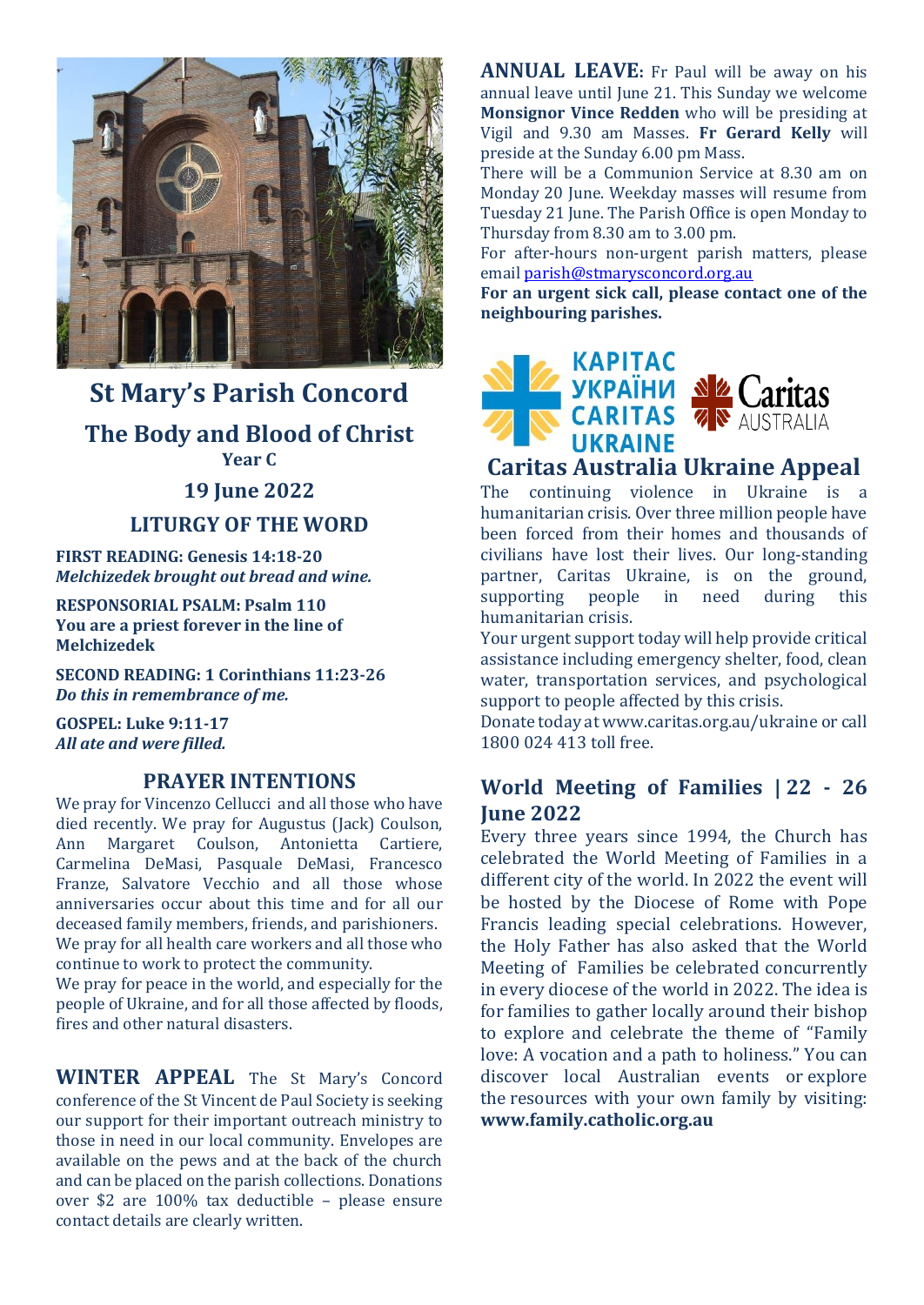# **Acknowledgement of Country**



**We acknowledge the Wangal people of the Eora nation as the traditional custodians of this land.**

**SCHOOL ENROLMENT 2023:** St Mary's School is now enrolling students for Kindergarten in 2023. An application form is available from the school office or phone 9744 0260 or email your request to [info@stmconcord.catholic.edu.au](mailto:info@stmconcord.catholic.edu.au)

Visit the school website for more information [www.stmconcord.catholic.edu.au.](http://www.stmconcord.catholic.edu.au/)

We look forward to welcoming new families into the school and parish communities.

**FIRST HOLY COMMUNION** will be celebrated within a special 11.00 am Mass on Sundays 21 and 28 August 2022.

**Registration opens on Monday 20 June and will close on Friday 1 July. To register please email the Parish Office nominating either Sunday 21 August or 28 August.** 

Please note First Holy Communion in the subject line and in the email include your child's full name and your full name. An information letter and enrolment form will be sent by return email.

Due to health concerns the number of applicants for each Mass is limited and each date will be closed when that limit is reached.

The number of family members who can be present at those Masses will also be limited due to the ongoing presence of COVID in the community.

**FIRST HOLY COMMUNION ON OTHER DATES** As happened last year, a family can nominate to celebrate First Holy Communion at any parish Sunday Mass. There will be no limit placed on the number of family members present at a parish Mass.

If you wish to celebrate your child's First Holy Communion before August, please contact the Parish Office to discuss other possible dates.

**SYDNEY METRO WEST** is the new metro railway connecting Parramatta to the Sydney central business district (CBD). One of the stations, to be called Burwood North, is located at the corner of Parramatta Road and Burwood Road For more information go to: [https://caportal.com.au/tfnsw/sydmetrowest/virtual](https://caportal.com.au/tfnsw/sydmetrowest/virtual-station)[station](https://caportal.com.au/tfnsw/sydmetrowest/virtual-station)

### **TAX RECEIPT FOR PLANNED GIVING**

Thank you to all those who have been able to support the Mission of the parish through your contributions to the parish Sunday collections.

All those who contribute through the parish envelopes will receive a receipt but only those who have requested a *tax receipt* will receive one.

Because not all contributors require a *tax receipt*, in 2017 parishioners were asked to register with the parish if they did **require a** *tax receipt*.

Those who have registered for 2021-2022 will receive a tax receipt that gives 50% tax deductibility for contributions **received by 30 June 2022.**

We will presume that those who have registered in the past still wish to receive a tax deduction. However, if your circumstances have changed and you no longer require a *tax receipt*for 2022-2023, please contact the parish office.



**MacKillop Today** supports thousands of people in Timor-Leste, Peru, Papua New Guinea, Fiji and here in Australia, bringing hope to communities for generations to come.

Please pray for Mary MacKillop Today especially during the challenging times we all face, so that we can continueto transform lives through our vitals works carrying on the legacy of Saint Mary MacKillop.

If you'd like to learn about *Mary MacKillop Today* please contact us via Ph: (02) 8912 2763 Email: [hello@marymackilloptoday.org.au](mailto:hello@marymackilloptoday.org.au) or visit:

**[www.marymackilloptoday.org.au](http://www.marymackilloptoday.org.au/)**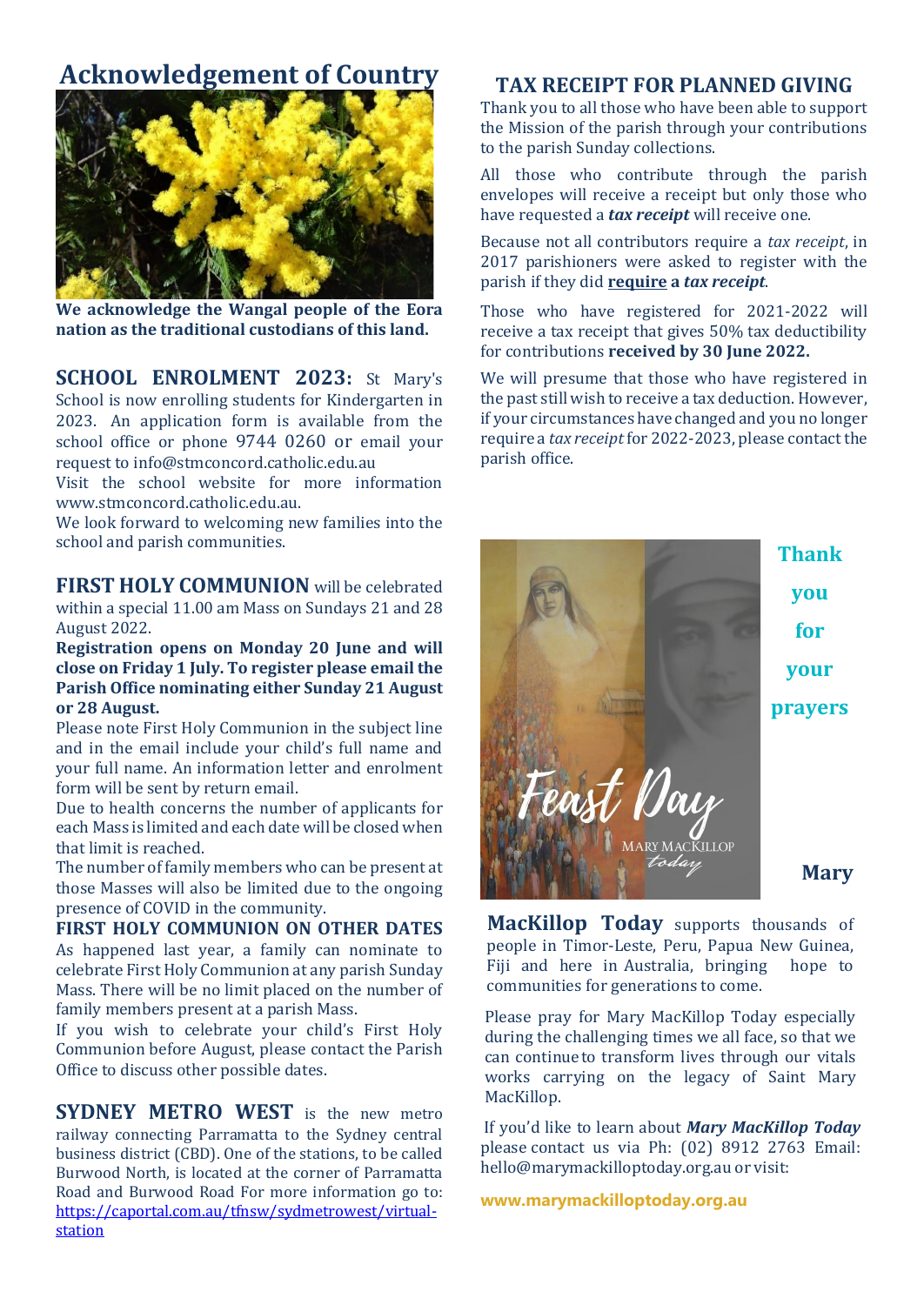### **PROTECTING OUR CHILDREN**

The Catholic Archdiocese of Sydney Safeguarding Office provides support and training for parish communities to ensure that our communities offer a safe and caring environment. The Safeguarding Office also provides support for those who have suffered abuse.

If you or a person close to you has been abused by someone working or ministering within the Archdiocese of Sydney, the Safeguarding Office will listen to you respectfully, offer support and discuss the options you have available to you. Please contact the Safeguarding and Ministerial Integrity Office on phone: 9390 5812.

**HERITAGE SIGNS**: In 2020 St Mary's Parish commissioned five heritage signs to mark the sesquicentenary of the parish. They recall historical parish buildings that once existed on the parish site: the first church (1845), the second church (1874), the presbytery (1882), the first school building (1894) and the convent (1898). The signs have been placed close to the original locations of the buildings.

# **St Mary's School Concord**

The 1845 church also served as a hall and from 1846 as a classroom for a one-teacher school with John Clancy as the first schoolmaster.

When John Clancy retired due to ill health in 1858, he was followed by a series of lay teachers. Records are unclear about the school's operation in the 1860s but when St Mary's Parish was established in 1870, the existing one-teacher school became part of St Mary's Parish.



#### **The First School Building 1894** *The photo was taken 1917 as the hall was under construction (on the left).*

When the New South Wales Colonial Government withdrew funding for denominational schools in 1879, it became more difficult for the parish to pay the salary of the teacher and to maintain the school.

Fr Callaghan McCarthy, the first parish priest, asked the Sisters of Charity to take charge of the school and in 1883 the Sisters began travelling each day from Ashfield to teach in the school-hall.

The first school building was erected on the parish site in 1894. It stood on the western side of the present Church Forecourt on what is now the "grass" area within the school precinct. The foundation stone laid by Cardinal Moran on 2 December 1894 can now be seen on the western side of the church steps. St Mary's School continued to grow and expand.



In 1917 a new hall was built with classrooms above and after the present church opened in 1929, the second church built in 1874 was used for classes. In 1940 a new infants' school building was built facing Burton Street and in 1956 a Commercial College for girls was built on the site of the second church.



*The 1972 block after the 2000-2001 renovations. It was demolished in 2011*

When more classrooms were needed in the 1970s, the first school building that had opened in 1894 was demolished to make way for a new block of classrooms which was blessed and opened by Archbishop James Freeman on 3 September 1972.

Kindergarten moved into the new classrooms until almost forty years later when, in 2011, another new classroom block was built for Kindergarten along the Parramatta Road boundary of the school precinct. That project also enabled the 1972 classrooms to be demolished to create the present "grass" area.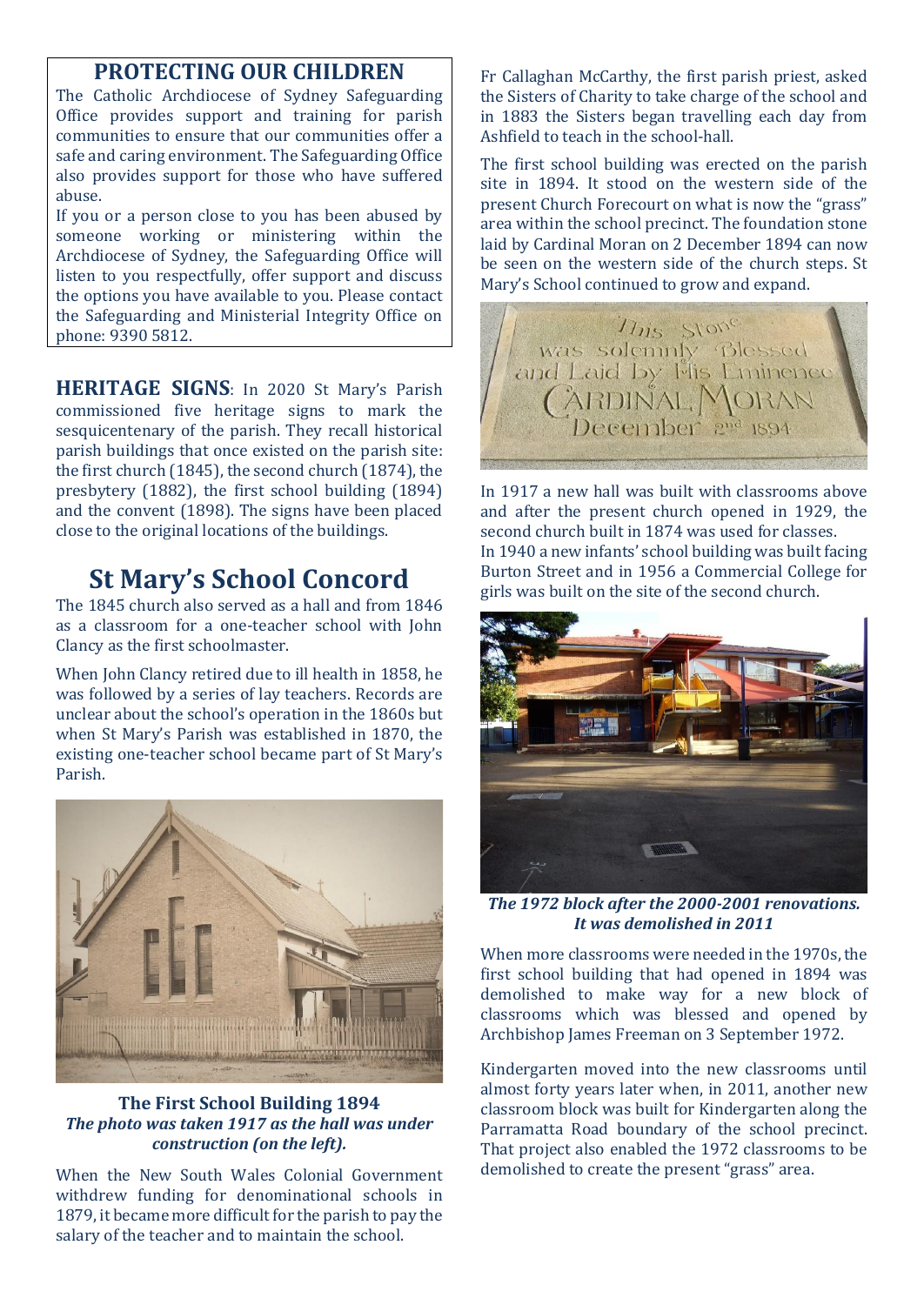### **LIVE STREAMING FROM ST MARY'S**

We began live streaming the parish 9.30 am Mass in December 2020. When we were locked-down from June to October 2021, the live streamed Mass provided a valuable link for our parish community. **The dynamic coverage is made possible because someone is directing the cameras.** A small team of volunteers has enabled that to happen each Sunday. The 9.30 am Sunday Mass is live streamed to on the parish Facebook page (St Marys Parish Church Concord) and to the parish YouTube channel. [https://www.youtube.com/channel/UCLOawxf](https://www.youtube.com/channel/UCLOawxfUmJ6XjHJZcqsR2_A) [UmJ6XjHJZcqsR2\\_A](https://www.youtube.com/channel/UCLOawxfUmJ6XjHJZcqsR2_A)



**Are you struggling in this time of crisis?**  Depression. Anxiety. Loneliness. Conflict. Stress. CCareline 13 18 19 is a free and confidential helpline for counselling, relationships, parenting, ageing, disabilities, addictions and mental health. For help finding help, call CCareline on 13 18 19

# **St Mary's Church Concord**

The painting of the Blessed Virgin Mary that is the dominant image of Mary in the church is a copy of *The Immaculate Virgin of Los Venerables* painted by the Spanish artist Bartolome Esteban Murillo (1618- 1682) in about 1678.

It is believed that the original painting was commissioned from Bartolomé Esteban Murillo by Justino de Neve, who was ecclesiastical president of the *Hospital de los Venerables* in Seville. He later donated it to the chapel at the hospital. The original painting is now in the Prado Museum in Madrid

The title of Immaculate Virgin reflects the belief that Mary was without sin from the first moment of her being. Although it was only officially declared a dogma of the Church in 1854, belief in the Immaculate Conception of Mary had been a popular devotion in Spain since the 16th century.

In this painting Murillo combined two different iconographic traditions: the Immaculate Conception and the Assumption. Although the Assumption of Mary was only declared to be a dogma in 1950, it too had been a popular devotion for many centuries.

The parish's copy was cleaned and restored in February 2020 to mark the Sesqicentenary of the founding of St Mary's Parish (1870-2020).



#### **Didaskó Catholic Adult Faith Formation**

The Parish Renewal Team of the Archdiocese of Sydney is offering Sydney Catholics an opportunity to grow in their faith with spiritual, intellectual and practical formation.

Didaskó offers an online short course each month which aims to build a culture of formation in our parishes. Courses are delivered online over three evenings at a cost of \$25 per course. Bishop Richard Umbers, Auxiliar Bishop in Sydney, will present the first course on Mondays 1 and 8 June, and Tuesday 14 June from 7:30pm–8:45pm, with the topic "What Catholic Christians Believe: An Introduction to the Catechism." Register at

[www.gomakedisciples.org.au/cas-events/](https://comms.sydneycatholic.org/ch/75218/bxqq7/2219737/cxHaylqe_G2Ku55e3z8xsxqITNu92ThlPqPyUpar.html)

For more information, contact Helen Wagner at [parishrenewal@sydneycatholic.org](mailto:parishrenewal@sydneycatholic.org) or go to the link to the information leaflet here: [A4 flyer](https://www.gomakedisciples.org.au/wp-content/uploads/2022/05/Didasko-Flyerv7.pdf)

**PARKING ON SUNDAYS**: One of the limitations that we face is the very limited parking that is available. Some off-street parking is available in the Church Forecourt via the Parramatta Road gates. The Burton Street entrance is the emergency access for St Mary's Villa and can only be used as a drop-off point.